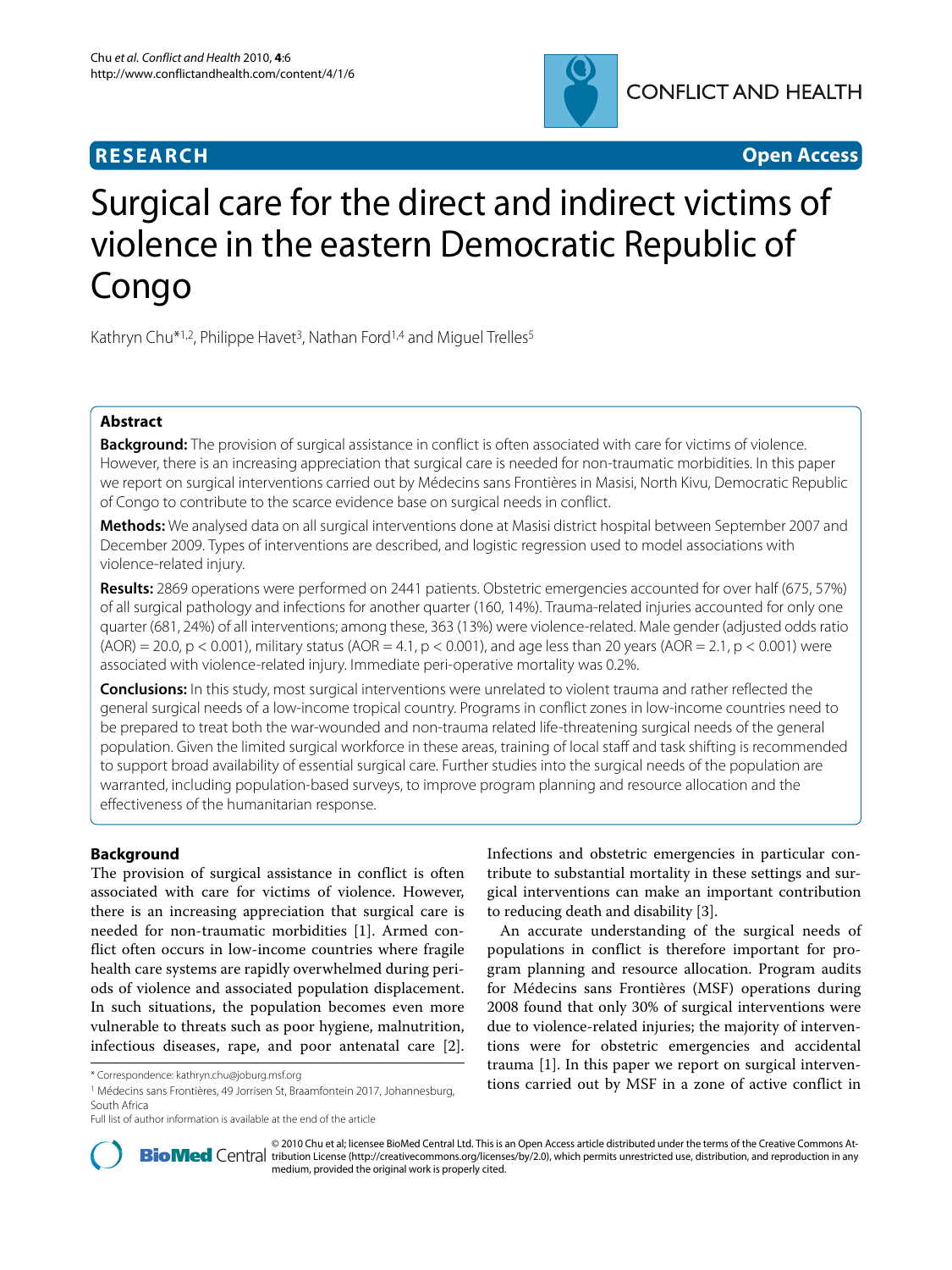Masisi, North Kivu, Democratic Republic of Congo, and describe risk factors for violence-related injury.

# **Methods**

# **Setting**

The Democratic Republic of Congo (DRC) is one of the poorest countries in the world with a per capita GDP of \$300 [[4\]](#page-4-3). North Kivu, located in Eastern DRC, has been afflicted by conflict since the Rwandan genocide in 1994 which resulted in millions of refugees fleeing into the region. Its close proximity to Uganda and Rwanda also make it vulnerable to incursions by armed groups in these countries. There are various government and rebel factions, but the main conflict is between the DRC military and two militia groups, the Hutu-based Democratic Forces for the Liberation of Rwanda and (the now defunct) National Congress for the Defense of the People (CNDP).

MSF has been in North Kivu since 1992, providing medical services to the displaced and host populations. The estimated 1.4 million internally displaced persons who live in North Kivu make up almost half (47%) of the total population [\[5](#page-4-4)]. Life expectancy is 46 years [[6\]](#page-5-0) and leading causes of death are malaria, diarrhea, respiratory infections, tuberculosis, and neonatal deaths [\[7](#page-5-1)]. The terrain is mountainous and poor roads mean the area is only accessible by all terrain vehicles and motorbikes for most of the year.

On August 27, 2007, the CNDP attacked the village of Masisi, located 85 km from Goma, the capital of North Kivu. Heavy fighting lasted for four days, with small skirmishes continuing for several weeks. Tens of thousands of new IDPs were estimated to have fled the area and while the number of casualties was not reported, similar waves of violence in the DRC are known to have resulted in high civilian mortality [\[8](#page-5-2)]. In response, MSF established surgical services in Masisi district hospital to treat the war wounded.

Masisi district has 30 primary health clinics, although many are non-functional due to lack of human resources or essential supplies. The catchment population is difficult to establish because of continuous population displacement but is estimated to be around 306,000 people. Masisi district hospital was established in the late 1960s as the referral hospital for the district. After the August 2007 attacks in Masisi, the hospital was practically abandoned as staff and patients fled to safer areas. Continued fighting has occurred over the past two years with waves of increased violence. MSF began the provision of emergency surgical services in September 2007 by renovating the operating theatre, sterilization unit, and providing surgeons and anesthesiologists. Surgical care is provided by an MSF surgeon with the assistance of Congolese government doctors, while anesthestic services are provided

by an MSF anesthesiologist and a Congolese nurse-anesthetist. Over time MSF has expanded support to cover all inpatient services including maternity, pediatrics, and internal medicine, as well as laboratory services and the emergency room. Currently there are 32 surgical beds in the 175-bed hospital. MSF is responsible for all medication and supplies and provides services free of charge to patients.

# **Data Sources**

For this analysis, we defined surgical interventions as all procedures that required anesthesia and were performed in the operating room. The period of analysis was from September 2007 to December 2009. The following data were prospectively collected using Excel: age, gender, military status, and American Society of Anesthesiology (ASA) physical status classification as well as data on surgical pathology, procedure type, blood transfusions, and operative mortality. Surgical pathology was grouped into the following categories: obstetric emergencies, infection, neoplasm, accidental injury, violence-related injury, and other.

#### **Statistical analysis**

Baseline characteristics were described using medians and interquartile ranges (IQRs) for continuous variables and counts and percentages for categorical data. Associations with violence-related injury were explored using using logistic regression. Variables considered in the analysis included age, gender, military status, ASA classification, and blood transfusions. Factors with a p < 0.1 on univariate analysis were included in a multivariate model. All tests and confidence intervals were considered to be significant at a  $p \le 0.05$ . All analyses were performed using STATA 10 (College Station, TX, USA).

# **Results**

From September 2007 to December 2009, 2869 operations were performed on 2441 patients (15% re-interventions). The majority (1855, 76%) were female. Median age was 24 (interquartile range 18-31); 152 (6%) were under 5 years of age. Sixty-one patients (3%) were in the military.

1263 (44%) procedures were performed under spinal anesthesia; 1263 (44%) under general anesthesia without intubation, and only 115 (4%) under general anesthesia with intubation. Immediate peri-operative mortality was 0.2% (20); however, in-hospital mortality was unknown.

#### **Surgical Pathology**

We found that obstetric emergencies accounted for over half (1463, 51%) of all surgical pathologies, and infections for another quarter (498, 17%). Trauma-related injuries accounted for only one quarter (681, 24%) of all interventions; among these, 363 (13%) were violence-related (Table 1). The proportion of violence-related cases varied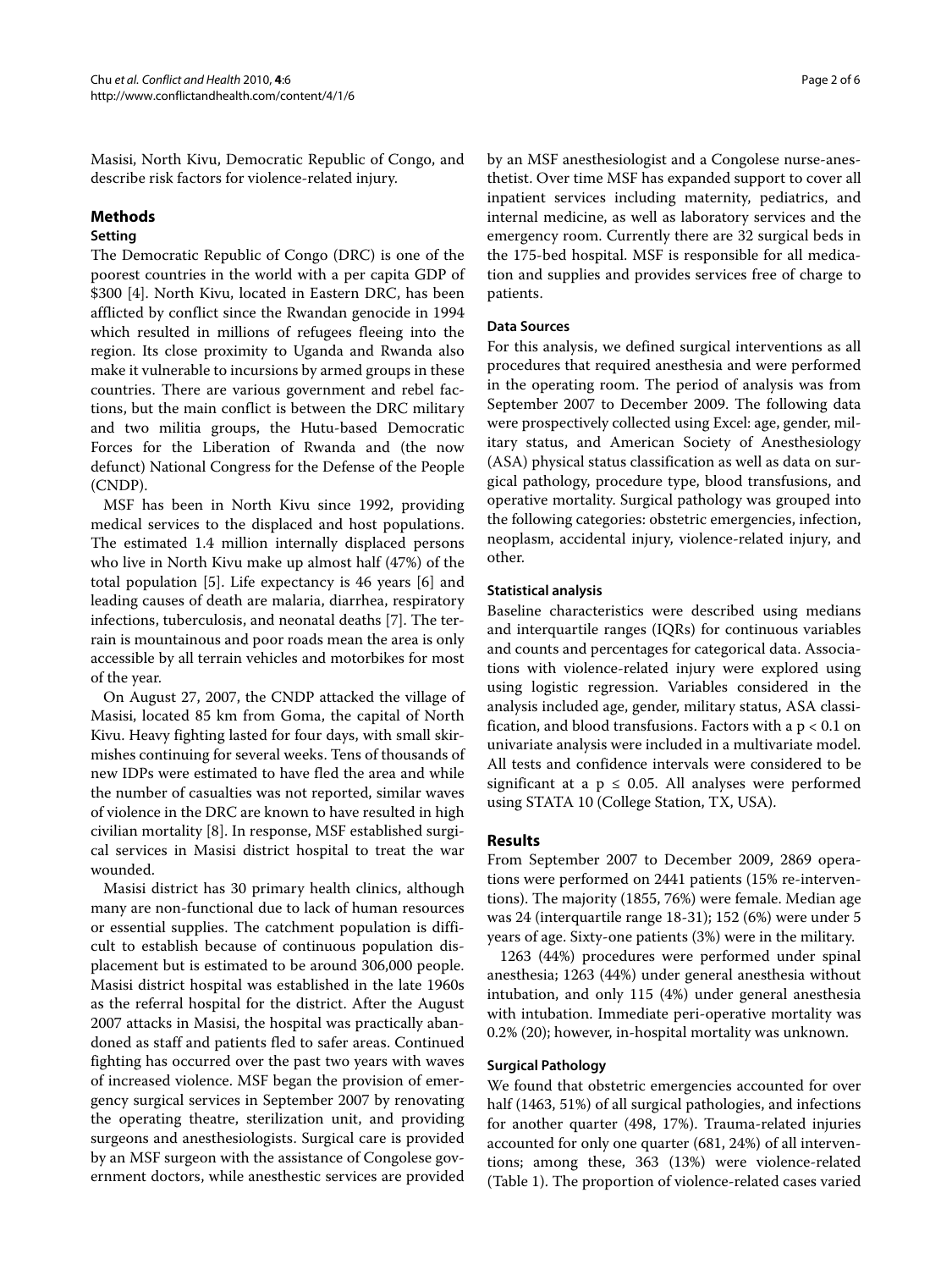#### **Table 1: Types of Surgical Pathology**

| N    | (%)   |
|------|-------|
| 1463 | (51)  |
| 498  | (17)  |
| 363  | (13)  |
| 318  | (11)  |
| 142  | (5)   |
| 82   | (3)   |
| 2869 | (100) |
|      |       |

\*Congenital, Iatrogenic, Vascular, Other Pathology

from 0-56%, with peaks occurring during major clashes (Figure [1](#page-2-0)). Gunshot wounds accounted for 94% (341) of violent injuries (Table 2). The most common non violence-related injuries were burns and falls. The most common procedure for trauma was wound debridement while the most common non-trauma-related procedure was Cesarean section (Table 3).

#### **Associations with violence-related injury**

We assessed risk factors for violence-related injury using a multivariate model that included sex, age, military status, ASA classification, and the provision of blood transfusions. Among these, the following were found to be

# **Table 2: Causes of Violent Injury**

|                      | N   | (%)   |
|----------------------|-----|-------|
| <b>Gunshot Wound</b> | 341 | (94)  |
| Knife                | 13  | (4)   |
| Torture              | 5   | (1)   |
| Rape                 | 3   | (1)   |
| <b>Missile</b>       | 1   | (0)   |
|                      |     |       |
| Total                | 363 | (100) |
|                      |     |       |

statistically significantly associated with violence-related injury: male gender (adjusted odds ratio (AOR) = 19.2, p  $<$  0.001), military status (AOR = 4.1, p  $<$  0.001), and age less than 20 years (AOR = 2.1, p < 0.001) (Table 4).

# **Conclusions**

This is among the few studies to describe the typology of emergency surgical care in a conflict zone. We found that in this war-ravaged area of Eastern DRC most surgical interventions were unrelated to violent trauma but rather reflected the general surgical needs of a low-income tropical country. Most of the emergency procedures performed were similar to those performed in hospitals in low-income countries not in conflict [\[9](#page-5-3),[10](#page-5-4)]. The prevention of maternal and fetal mortality was the most com-

<span id="page-2-0"></span>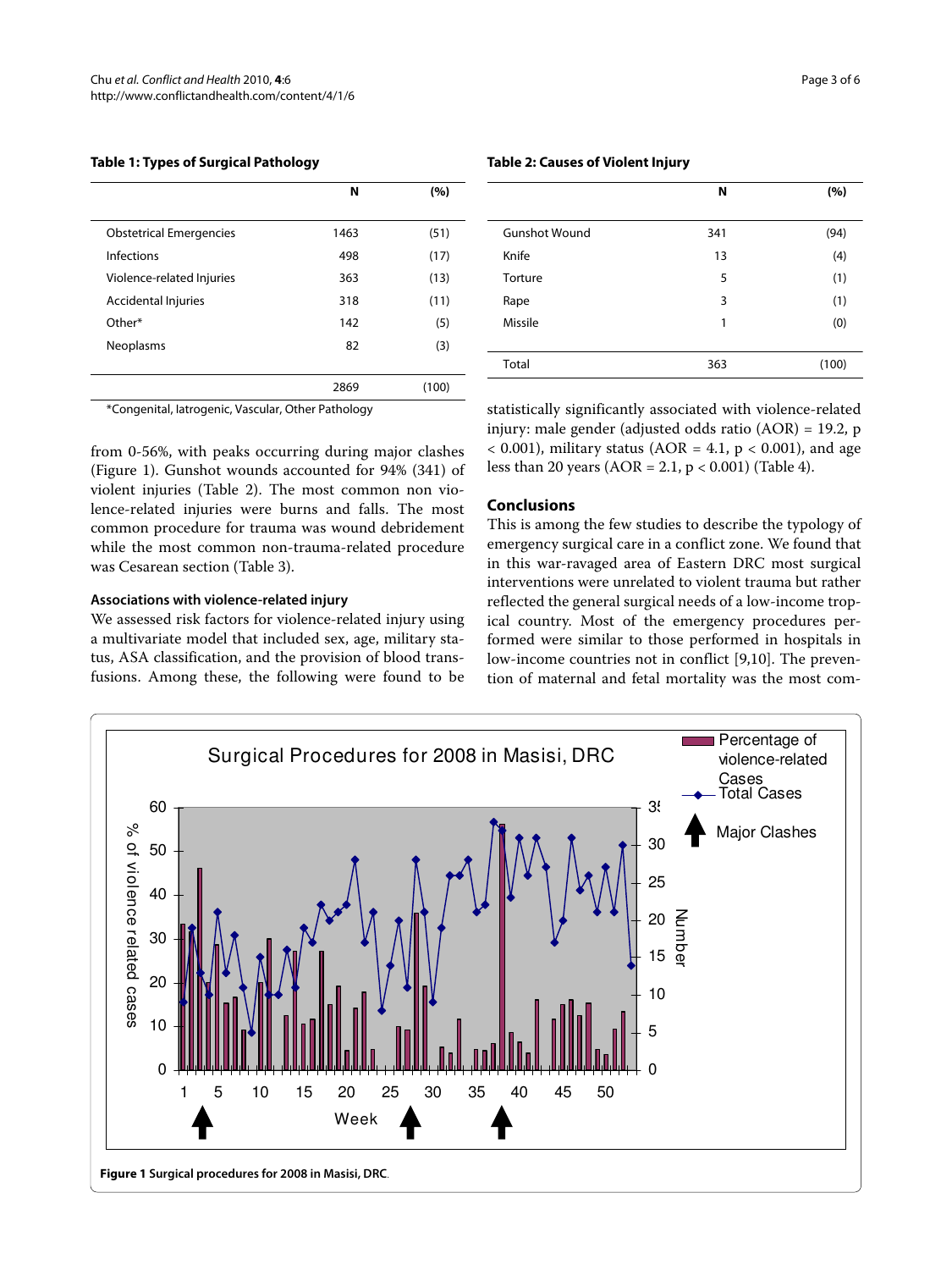# **Table 3: Trauma and Non-Trauma Related Interventions**

| Trauma                            | N   | (%)   | Non-Trauma                            | N    | (%)   |
|-----------------------------------|-----|-------|---------------------------------------|------|-------|
| <b>Wound Debridement</b>          | 206 | (30)  | Cesarean section                      | 1304 | (60)  |
| Dressing Changes under Sedation   | 184 | (27)  | Suturing, I and D, Circumcision       | 237  | (11)  |
| Suturing, Incision and Drainage   | 126 | (19)  | Tubal ligation/Dilation and curretage | 113  | (5)   |
| <b>Fracture Reductions</b>        | 64  | (9)   | Dressing Changes under Sedation       | 112  | (5)   |
| Abdominal Surgery/Bowel Resection | 21  | (3)   | Abdominal Surgery*                    | 97   | (4)   |
| Amputations                       | 20  | (3)   | <b>Wound Debridments</b>              | 94   | (4)   |
| Skin Grafts                       | 17  | (2)   | Minor Surgery**                       | 81   | (4)   |
| Other                             | 43  | (6)   | Other                                 | 76   | (3)   |
|                                   |     |       |                                       |      |       |
| Total                             | 681 | (100) | Total                                 | 2188 | (100) |

\*Bowel resections, appendectomies, removal of tumors

\*\*Herniorraphy, Hydrocele repair, hemmorrhoid surgery

mon reason for emergency surgery in the Masisi program. Like many populations who suffer a general lack of access to primary health care, this population suffered from accidents, infections, and late-stage neoplastic infections.

These findings are consistent with program audits from other conflict zones in resource-limited settings. A retrospective review of surgical services of Médecins Sans Frontières in six conflict-settings in both Africa (Chad, Somalia, South Sudan, Democratic Republic of Congo, and Central African Republic) and South Asia (Pakistan) found that only 22% of surgical interventions were due to violent injury, while obstetric emergencies accounted for

almost a third (30%) of interventions and accidental injury and infections another third [\[1](#page-4-0)].

Male soldiers younger than 20 years of age were more likely to present with violent trauma. While those patients suffering from violent trauma only accounted for 13% of the surgical cases, they needed special support such as long-term rehabilitation and psychological counseling. Hospitals in war zones should plan for these needs.

Our study demonstrated that while this project had fully trained surgeons and anesthesiologists, most of the procedures performed were basic. This was in part due to the limitations of the equipment and the lack of post-

|                          |           | <b>Univariate</b> |         |     |                  | <b>Multivariate</b> |
|--------------------------|-----------|-------------------|---------|-----|------------------|---------------------|
|                          | <b>OR</b> | 95% CI            | P       | OR  | 95% CI           | P                   |
| Female                   | 1.0       |                   |         |     |                  |                     |
| Male                     | 20.0      | $(14.0 - 28.6)$   | < 0.001 |     | 19.2 (13.1-28.1) | < 0.001             |
| Age $\geq$ 20 years      | 1.0       |                   |         |     |                  |                     |
| Age $<$ 20 years         | 1.4       | $(1.0 - 2.0)$     | 0.051   | 2.1 | $(1.5 - 3.0)$    | < 0.001             |
| Civillian                | 1.0       |                   |         |     |                  |                     |
| Military                 | 23.4      | $(13.5 - 40.6)$   | < 0.001 | 4.1 | $(2.3 - 7.4)$    | < 0.001             |
| ASA 1-2                  | 1.0       |                   |         |     |                  |                     |
| ASA 3-5                  | 2.6       | $(1.5 - 4.4)$     | < 0.001 | 1.5 | $(0.8 - 2.8)$    | 0.221               |
| No blood transfusion     | 1.0       |                   |         |     |                  |                     |
| <b>Blood transfusion</b> | 2.2       | $(1.0 - 5.0)$     | 0.063   | 2.8 | $(0.9 - 8.5)$    | 0.068               |

**Table 4: Associations with Violence-related Injury**

ASA, American Society of Anesthesiologists physical status classification system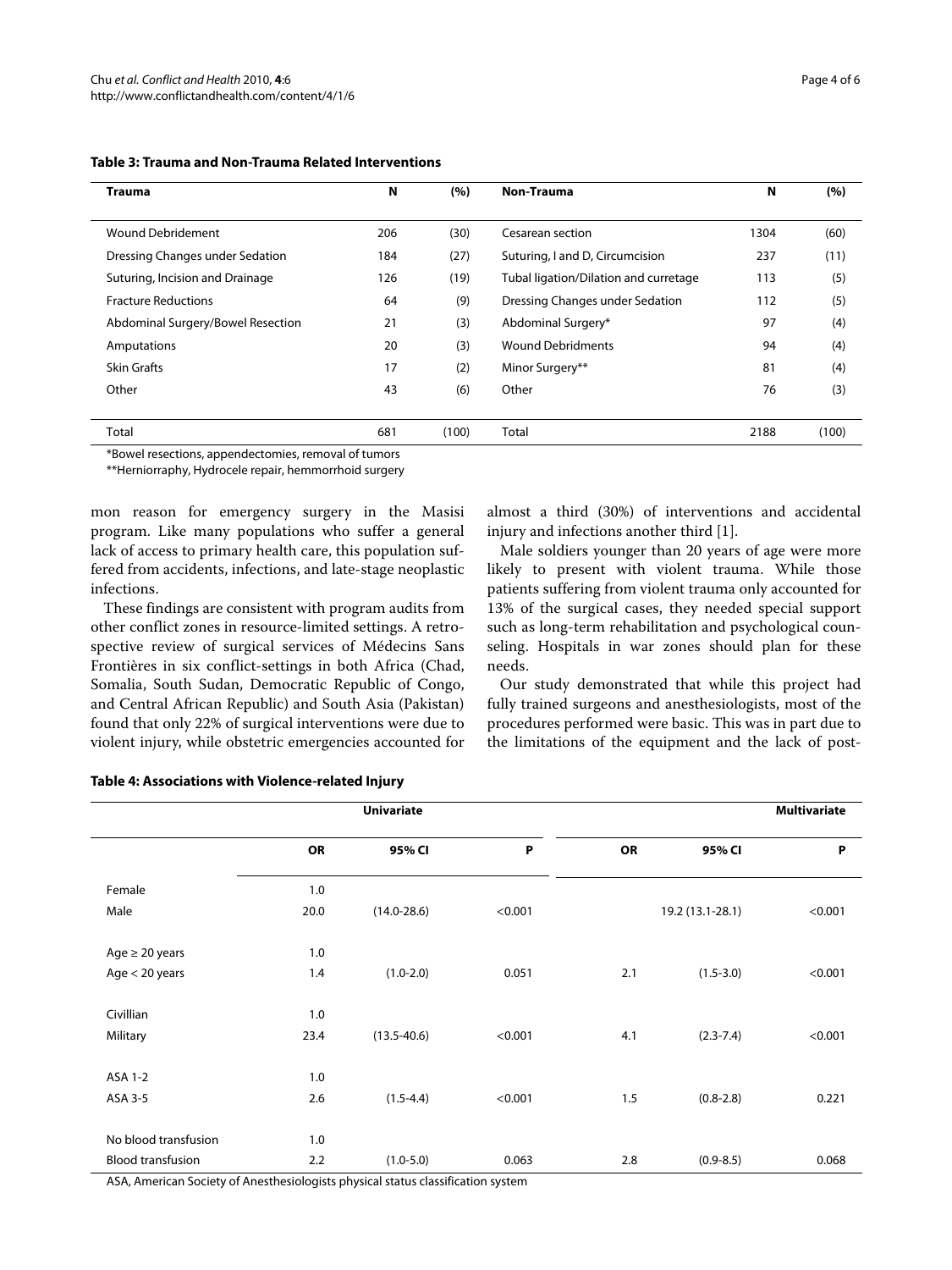operative intensive care. Also, there was likely to be a selection bias against complex trauma, as patients with severe head or chest trauma likely never made it to the hospital as pre-hospital transport took hours to days. Nevertheless, this finding is important as it indicates that most procedures can be performed by general doctors or non-physician clinicians with surgical skills. For example, it has been shown that the most common surgical intervention, emergency obstetrical care, can with adequate training and supervision be performed safely performed by non-doctors [\[11](#page-5-5)-[13\]](#page-5-6). In low-income settings such as Niger, Malawi, and Mozambique, surgical task-shifting has resulted in an increased provision in essential surgical services [[14,](#page-5-7)[15\]](#page-5-8). Similarly, most of these procedures were safely performed with spinal anesthesia and ketamine (general anesthesia without intubation) which are safer types of anesthesia to administer for nurse-anesthetists or anesthesia providers that are informally trained.

The potential for non-surgeons to manage a substantial proportion of surgical needs in resource-limited conflict areas is an important consideration given the lack of local surgeons in resource-limited settings [[16](#page-5-9)] and the danger posed to expatriate surgeons (in particular, the higher risk of kidnapping in certain contexts). In Somalia, where MSF expatriate surgeons are not allowed due to insecurity, all surgical procedures are performed by non-surgeons; operative mortality is <1%. Studies from other settings demonstrate that the training of general doctors with surgical skills and nurse anesthetists is possible, even in a conflict zone [\[16](#page-5-9)[,17](#page-5-10)].

This study has certain limitations. The reported numbers of war-wounded were often higher than the number of victims treated at Masisi district hospital, which was the only health care facility providing surgical care in this community. While some likely died prior to arriving at the hospital from severe injuries, others may not have sought care. This study did not measure reasons for service uptake. While all care was free, there may have been other barriers to accessing care including transportation, insecurity, and other family responsibilities. Civilians and soldiers from both sides of the conflict were treated confidentially and respectfully by hospital staff; however, regional and tribal differences between staff and patients may have prevented some patients from seeking care. Special attention to improve access to care for the warwounded and IDPs is needed.

Collecting data in conflict settings is challenging, but not impossible [[18\]](#page-5-11). Our study was limited by our data collection methods. While our coding system captured broad categories of surgical pathology, it was limited in documenting types of operations. The coding system did not distinguish between some minor surgeries such as herniorraphy, hydrocele repair, and hemorrhoid surgery or wound suturing, incision and drainage of abscesses,

and circumcision. Knowing the exact cause of many diseases without radiology or pathology services was also difficult. We did not have long-term follow-up of patients nor did we track surgical site infection. While this study described the burden of essential surgical disease in a conflict zone, it could not determine the burden of elective surgical disease. Even though many patients with elective surgical disease were evaluated at the hospital, this was unlikely representative of all the type of surgical disease in the community. Population based studies are needed to estimate the unmet burden of elective surgical disease.

In conclusion, programs in conflict zones in lowincome countries need to be prepared to treat both the war-wounded and non-trauma related life-threatening surgical needs of the general population. While military patients have a greater relative risk of violence-related injuries, civilians still make up the majority of violenceaffected cases in terms of absolute numbers. Training of local staff and task-shifting is essential to ensure that surgical services will be provided when conditions become too dangerous for expatriate surgeons to work in the area. Further studies into the surgical needs of the population are warranted, including population-based surveys, to improve program planning and resource allocation and ultimately the effectiveness of the humanitarian response.

#### **Competing interests**

The authors declare that they have no competing interests.

#### **Authors' contributions**

KC, NF, and MT were responsible for the overall concept and design. KC and MT contributed to the data collection and analysis. KC, NF, and MT contributed to intellectual content, and writing of the paper. KC wrote the first draft of the paper. All authors reviewed and approved the final version of the paper.

#### **Acknowledgements**

The authors would like to thank the MSF field team in Masisi and the staff from Masisi district hospital for their excellent work and dedication to their patients.

#### **Author Details**

1Médecins sans Frontières, 49 Jorrisen St, Braamfontein 2017, Johannesburg, South Africa, 2Departments of Surgery and International Health, Johns Hopkins University, Baltimore, MD, USA, 3Médecins sans Frontières, Masisi, Democratic Republic of Congo, 4Faculty of Health Sciences, Simon Fraser University, Vancouver, Canada and 5Médecins sans Frontières, rue Dupré 94, 1090 Brussels, Belgium

#### Received: 24 February 2010 Accepted: 14 April 2010 Published: 14 April 2010

#### **References**

- <span id="page-4-0"></span>1. Chu K, Trelles M, Ford N: Rethinking surgical care in conflict**.** Lancet 375:262-263.
- <span id="page-4-1"></span>2. Sidel VW, Levy BS: The health impact of war**.** Int J Inj Contr Saf Promot 2008, 15:189-195.
- <span id="page-4-2"></span>3. Ozgediz D, Riviello R: The "Other" Neglected Diseases in Global Public Health: Surgical Conditions in Sub-Saharan Africa**.** PLoS Med 2008, 5:e121.
- <span id="page-4-3"></span>4. Department US. Background Note: Democratic Republic of the Congo**.** [<http://www.state.gov/r/pa/ei/bgn/2823.htm>]. (accessed 18 March 2010)
- <span id="page-4-4"></span>5. Wikepedia: North Kivu**.** [\[http://en.wikipedia.org/wiki/North\\_Kivu](http://en.wikipedia.org/wiki/North_Kivu)]. (accessed 18 March 2010)